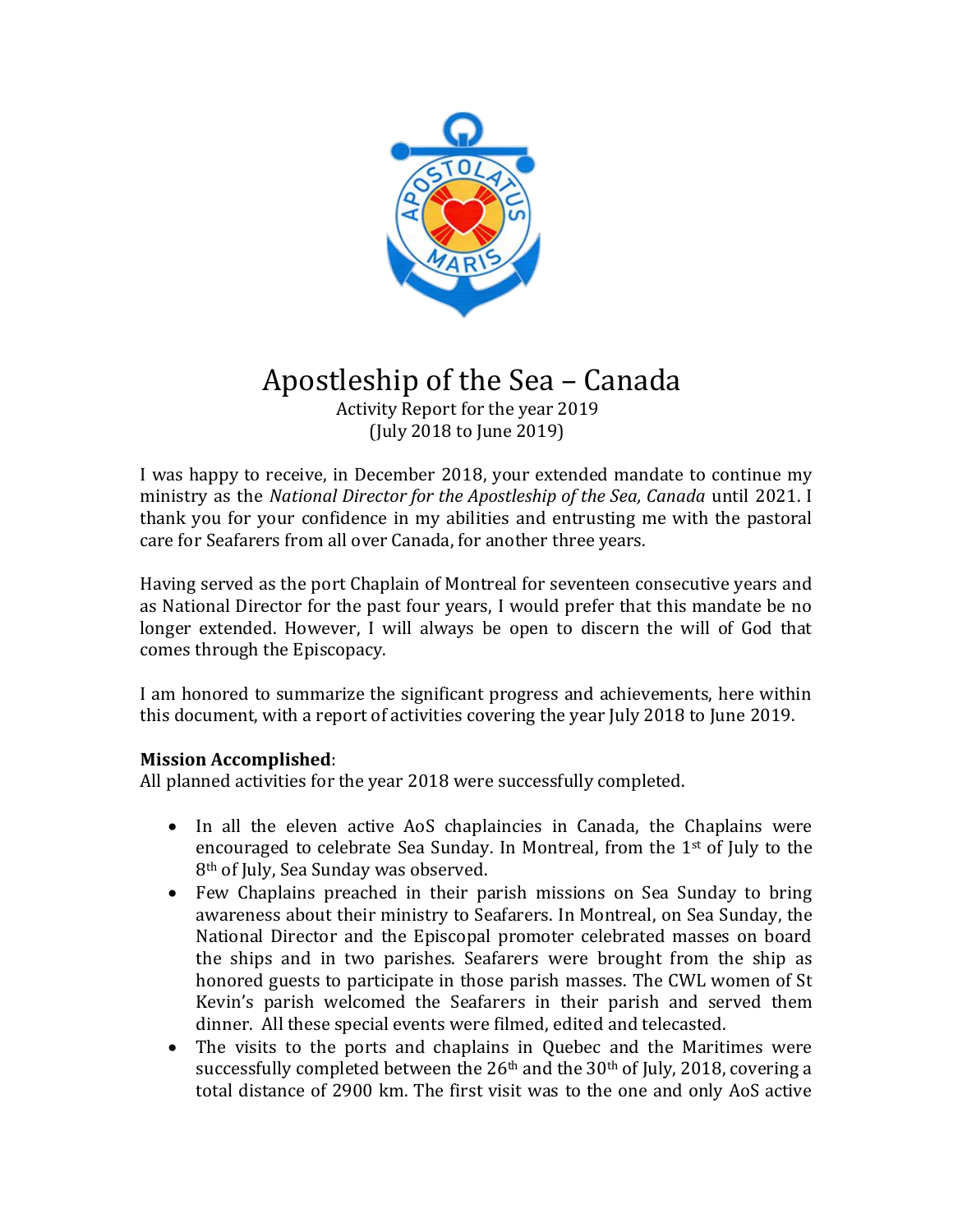administered port ministry: the Chaplaincy at Trois-Rivières. The Chaplain, Deacon Paul Racette, should be appreciated for his courage in accepting the responsibility of administering and maintaining the mission house while providing a fruitful ministry.

- In all other ten active mission centers, our chaplains are providing spiritual care and serving the needs of the seafarers within the Ecumenical Corporation with other partners who run the mission houses.
- The second visit was to the Quebec Port. The Chaplain Fr. Regeen Luasier at St. Patrick's, the one and only English speaking parish in the Quebec Diocese felt that he needed a helping hand from volunteers to fulfill a fruitful ministry. Fortunately, the president of CWL in that parish came forward to give a hand with her team of volunteers and they were put in connection with the mission center.
- The third visit was to Halifax Flying Angels Mission Center. Fr.Brian, the officially appointed Chaplain who was on the verge of retirement and Deacon Daniel Daley, the Associate Chaplain, were met. Deacon Daniel has already done his basic training as Chaplain, before assuming his responsibilities. The mission house administrators appreciated his active cooperation in the ministry and in serving the Catholic seafarers.
- We have already established ministerial cooperation with AoS GB and signed a memorandum of understanding. Throughout this year, special collaborated efforts were made by building up ministerial cooperation with the Indian AoS Chaplaincies and with the proprietor of Madha TV Fr. David.
- Fr.Antony Balsamy, the former AoS chaplain at the port of Chennai and now the Chairperson of the *Seafarers Welfare Society* in Chennai, visited the *Montreal Seafarers Center* as well as the ships to learn about our ministry and our mission. We had a very fruitful discussion about how best we can serve the second largest number of seafarers who come from India with special consideration given to their cultural background, their various needs and expectations. Fr. Antony offered a proposal where Chaplaincy training would be given to a few Priests in India. Should there be a need of their services in any Canadian Diocese, it would be recommended that they be sent as port Chaplains on a contractual basis.
- In the first two weeks of December a follow up visit to India was done and meetings were held with Fr.David and Chaplain Fr.Paulraj Lourdusami.
- The North American regional conference, which was planned to occur in Vancouver from August 20th to 23rd, was very well organized and received positive appreciation from all thirty-six participants (Fr.Bruno Ciceri the representative from Rome, 22 from AoS USA, 11 from AoS Canada and two from Jamaica). The support and encouragement given by our Episcopal promoter bishop and the Bishops of Vancouver and Victoria were much appreciated.
- During the conference presentation, Fr.Bruno Ciceri, the representative from Rome, requested our Episcopal promoter Bishop Dowd to take over a special responsibility of promoting AoS ministry in the region of the Caribbean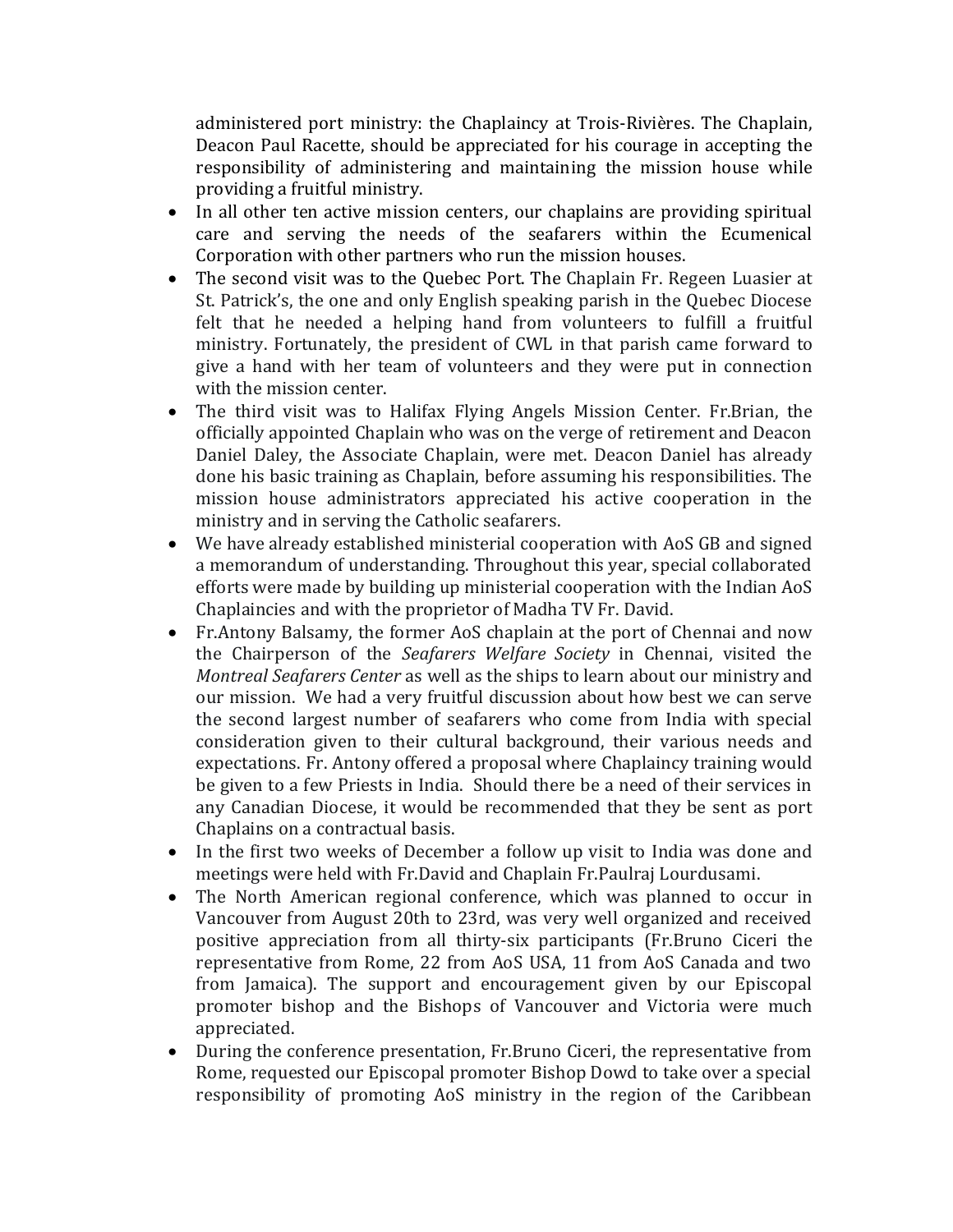Islands. As an initial step, while meeting with the Canadian Chaplains, our Episcopal promoter Bishop also invited the two representatives from Jamaica to be with us and to familiarize themselves with our activities. Bishop Dowd also encouraged me to provide them full sponsorship for their travel and registration for the conference. The AoS GB provided the reimbursement, honoring the request of North American Regional coordinator Deacon Paul.

### **Progress, achievements and success stories:**

### Progress

- Bishop Garry Gordon, in his presentation at the regional conference, said that he himself went on board the ship to celebrate mass on one occasion. That visit on board helped him to identify the need of AoS ministry and has appointed a Deacon as a Chaplain in his diocese.
- Last year's Regional Coordinator's appointments, one for the West coast and another for Ontario region has helped me a great deal to support regional developments this year and to help make sufficient progress in those regions.
- After the North American regional conference, a visit to Victoria Diocese along with the Regional Coordinator Deacon Dileep, was organized. We met the new Chaplain Deacon Philip L Jusonand, provided the basic instructions of the port ministry and explained the network of the AoS. This was helpful and he felt that he was not alone but expressed that he needed training and articulated the need to be connected to all other partner agencies involved in this ministry.
- Since the AoS ministry is new to the Victoria diocese there was no one to give the necessary orientation to the new Chaplain. So the Chaplain was put in connection with the Regional Coordinator and Mr. Denis who was a longtime experienced volunteer at the *Montreal Seafarers Center* and who had moved to Victoria. In our meeting, both of them consented to give the initial training. Deacon Philip was also introduced to the Lighthouse Harbor ministry who had already established port ministry in Victoria.
- Deacon Philip has already undergone ship visitor training at Vancouver port under the able guidance of Deacon Dileep the coordinator of west coast. Deacon Philip was also introduced to work in ecumenical partnership with Christian reform Church who have an established center to serve Seafarer's needs at the port of Albany.
- The coordinator for the west coast reported last week that Deacon Philip has made sufficient inroads in establishing connections with port authorities of Victoria to initiate AoS ministry in all the ports in Victoria diocese.
- The Ontario regional coordinator established connections with Salt & Light TV in Toronto and invited me for an interview about the activities of AoS Canada to be telecasted through their channel. On the 27th of October, Salt and Light TV technicians did the recording of our interview at Saint Agnes Chinese Mission in Markham. One take was with me in English and another in the Chinese language with the Ontario coordinator Michael Ho.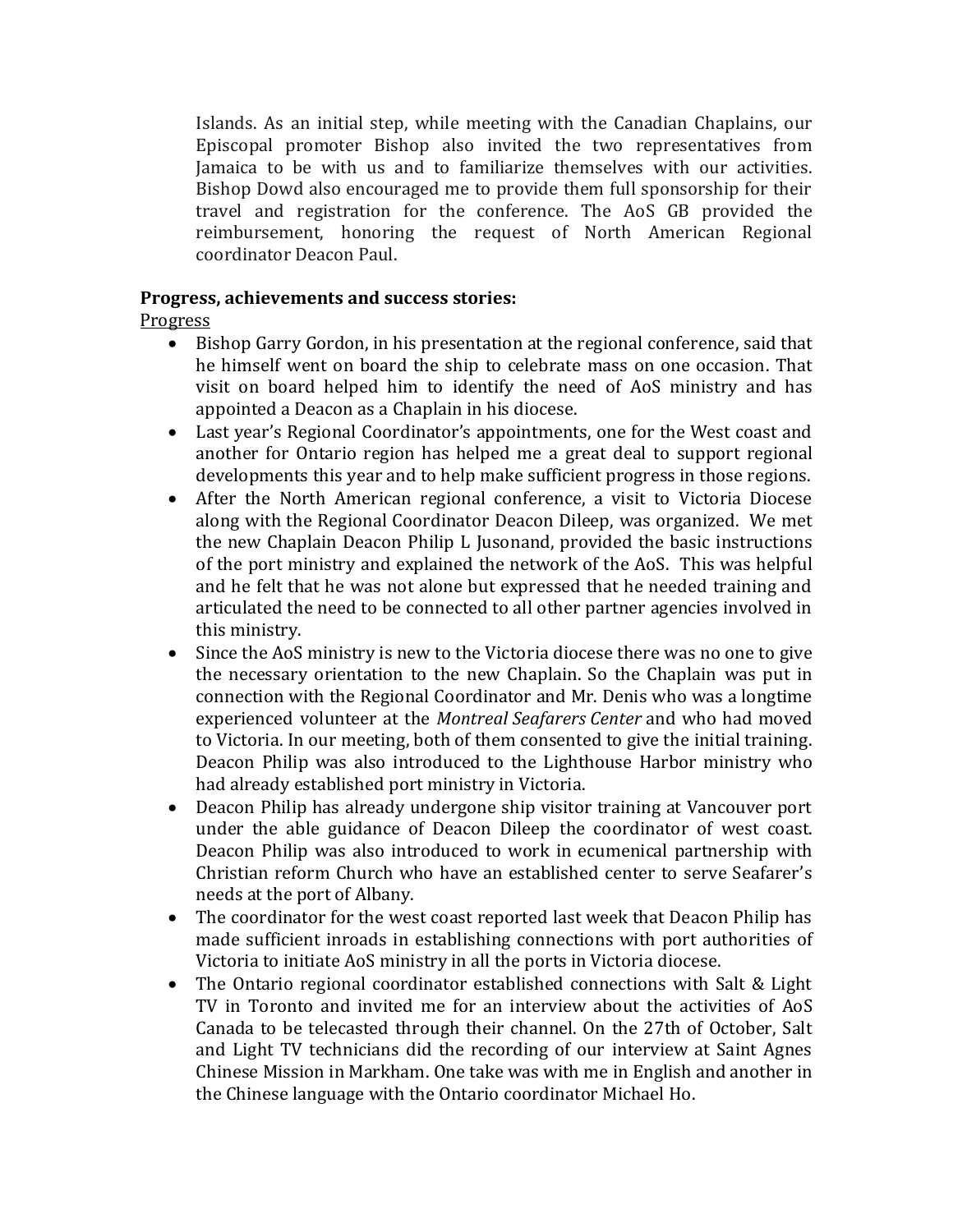- During my visit to India last December, I had paid a visit to Madha TV Channel's main office in Chennai and had discussions with Fr. David, the proprietor of the Chanel, regarding of the possibility of telecasting our important events.
- To strengthen the network of the Chaplains, volunteers and collaborators' annual conference, regional meetings and personal visits to chaplaincies along with the regional coordinators were done. These meetings helped to gather reports, encourage their local activities and to give additional instructions and updates regarding our activities.
- All the Chaplains were also encouraged to organize special programs to provide spiritual and temporal services to seafarers during advent, Christmas, Lent and Easter.
- Throughout the Christmas season, gifts/parcels for the Seafarers were prepared and organized with the help of CWL members of Montreal. Seven counsels of CWL members participated in collecting items for the Seafarers and delivering them to the Seafarer's center. In ecumenical cooperation the Christian reform church volunteers took charge of packing them into gift parcels. The chaplains delivered them throughout the month of December to all the Seafarers who entered the port of Montreal.
- This year during the Season of Lent, a special one week program was organized to give spiritual nourishment to Catholic Seafarers at the busiest ports of Vancouver and Montreal. Sr .Joy, a Canocian Filipino missionary nun was invited to offer spiritual talks at the Seafarers centers and on board the ships.

## **Achievements**

- At Welland Canal, a new Chaplain was appointed. The Chaplain Deacon Michael Timmins was invited to the Ontario Regional Chaplains winter gathering and was welcomed to be introduced to other Chaplains. He was briefed of our AoS ministry and was put in connection with all who were involved in this ministry. His predecessor Deacon Jim Mac, gave the basic training. Since Deacon Michael was interested in following a training course, he was sent for the Huston Chaplaincy training course in February and the registration fee of 500\$ US was paid by our National office.
- Following his training, he began his ministry with full enthusiasm when the St. Laurent Seaway was opened. However, soon later, he encountered a problem. The Seaway security insisted on safe boarding and to get away from the ship but the company which provided the gangway to the Pilots, demanded 175\$ to board on a ship.
- In order to assess the situation and resolve it, an emergency visit as well as a meeting at the Diocesan office of St Catherine's was scheduled on the  $21^{st}$  of June. The Ontario coordinator and I met with the Chaplain and the Chancellor who was present, along with the Deacon from the pastoral office. Fortunately, the Chaplain received a positive response from St Laurence Seaway operations command. They came forward to provide the gangway if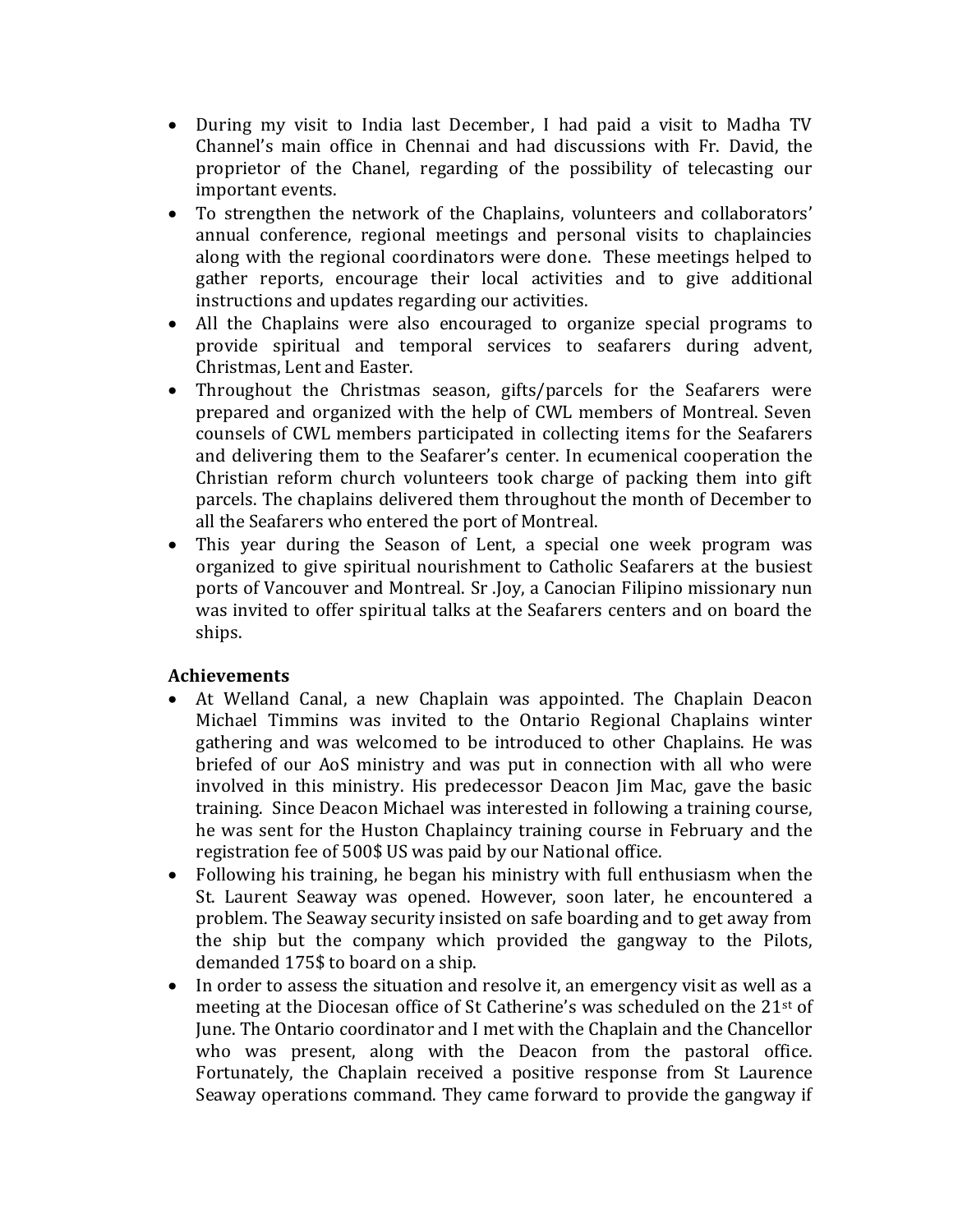he pre-arranges with them regarding his visits to each ship. The first mission of this kind was successfully done the day previous to our meeting.

- The Ontario Regional Coordinator Deacon Michael Ho and the Associate Chaplain Deacon Alban have both recruited volunteers and trained them for ship visits. In the absence of an official Chaplain at the port of Hamilton for more than an year, the coordinator himself with the help of a volunteer from Mississauga is covering the ship visits and the AoS ministry at the port of Hamilton in coordination and collaboration with the Flying Angel's Mission Center.
- At the invitation of AoS USA their conference in FT Lauderdale was attended and a presentation about the activities of AoS Canada was given.

### **Success stories:**

- Deacon Dileep, while working as a regional coordinator, also emerged as an active port chaplain providing ministerial assistance to Seafarers and was successful in applying financial support from ITF to buy a brand new hybrid van for the transportation of Seafarers.
- Through the AoS GB, the chaplains at the ports of Vancouver and Montreal received another pilot project grant from ITF funds to provide mobile MIFI Wi-Fi hotspot connections on board the ships. 150 printed copies of "Stella Maris" magazines from AoS GB are also received and distributed monthly for the Seafarers at these ports.
- The pastoral care for the Seafarers was not only provided in the established Seafarer centers but also in emergency situations in hospitals and Cruise ships. On September 10<sup>th</sup>, an entertainer on AIDA Luna passed away on board the Cruise while she was on her way to Halifax. The head office of AIDA contacted AoS GB to arrange AoS Chaplain to visit the ship upon her arrival in Halifax on the 11<sup>th</sup>. The AoS GB contacted me and I contacted Halifax Chaplain Deacon Dan. He successfully arranged for a Priest to preside over the mass and provided counseling for the crew.
- On the 12<sup>th</sup> of September, a Filipino Seafarer from the ship 'Mississippi Star' was hospitalized at St Mary's hospital in Montreal. Since he had no relatives to assist him at the hospital, the family members contacted Mei Mendoza the Filipina who is working in our Seafarer's Center who later informed me. I had visited him frequently and provided all the needed spiritual and temporal assistance necessary. One of my cousins who is also a nurse at St.Mary's hospital was of good help and support.
- On February 24<sup>th,</sup> a South Indian Catholic seafarer, Johnson Fernando, had a medical emergency while sailing on board the 'Genoa express' container ship. He was airlifted and admitted to St-John's Hospital. When my help was requested, I informed Bishop Dowd of the situation because there was no Chaplain at St. John's. The Episcopal promoter instantly contacted the bishop in St-John's. Fortunately the Vicar General of St-John's, Fr. Critch, himself, came forward to assist the need of the Seafarer and visited the hospital providing him with the Holy Communion and needed assistance.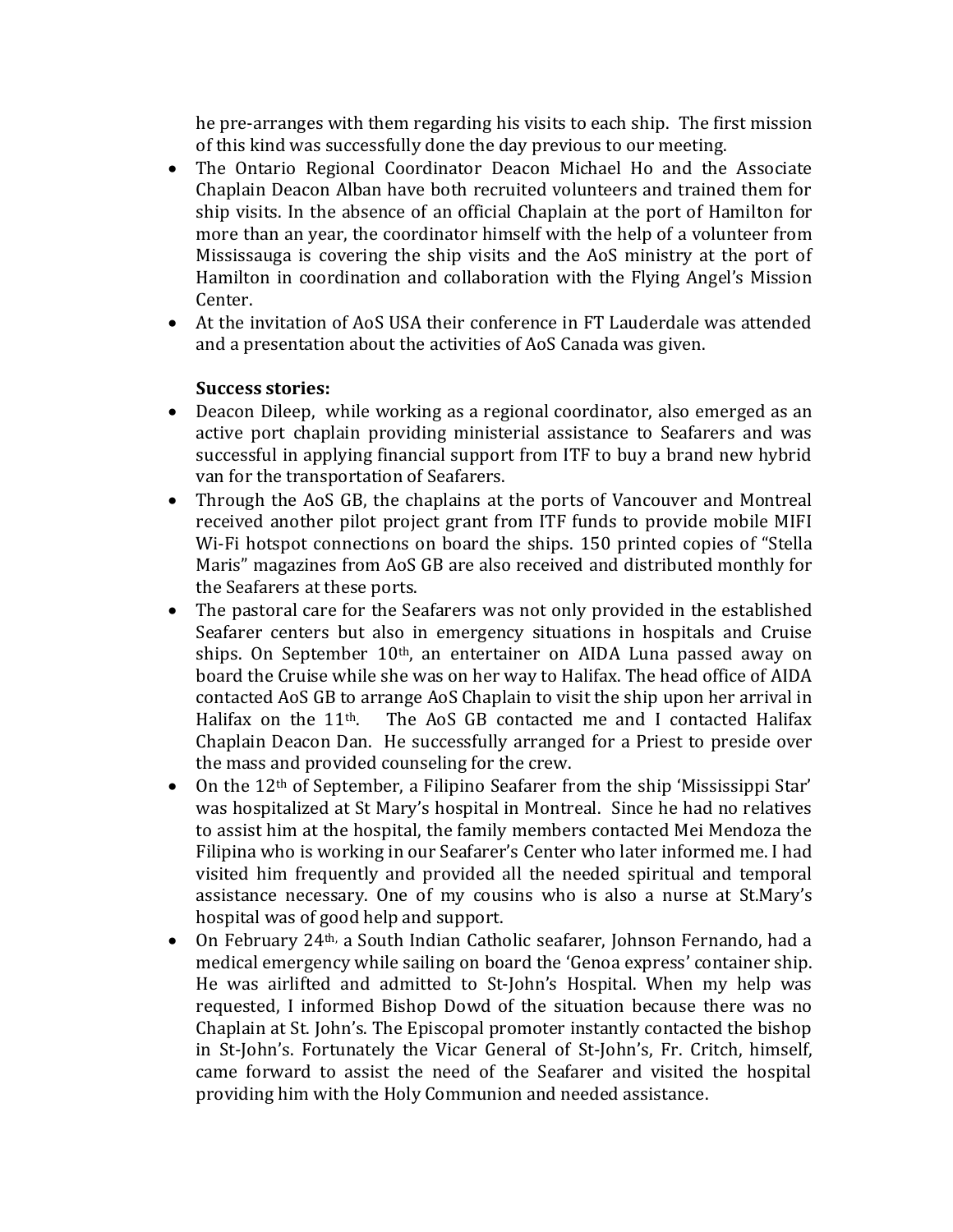- While thanking the Bishop and Vicar General, I humbly requested to each of the Bishops of Hamilton, Thunder Bay, St. John, St. John's, Sept Iles (Baie-Comeau), and Prince Rupert to fill in the vacant AoS Chaplaincies within their diocese. Should there be scarcity of Priests in the diocese, I recommended that at the very least, they appoint a Deacon as port Chaplain.
- On the 19<sup>th</sup> of May, a Sri Lankan Second Officer fell overboard the ship 'Maersk Patras' while on her way to Montreal on the St. Laurence River. The remains of the officer were not found even after one day of the search. The Agent of Maersk approached me for help to board the ship upon her arrival on the 20th, at the port of Montreal. My help was requested in order to assist the crew with counseling and to contact the family in Sri Lanka. The crew, the family of the deceased and the Maersk Company were so very thankful for our valuable assistance in their time of need.
- If I were to write all the activities done it will be too long. For more information's of our activities and stories please visit our Facebook page <https://www.facebook.com/CanadaAOS/> and our website [https://www.apostleshipofthesea.ca](https://www.apostleshipofthesea.ca/)

### **Plans ahead for 2019.**

- First week of July (around the  $7<sup>th</sup>$ ) shall visit the port of Hamilton.
- Second week of July, beginning of Sea Sunday week. As a special gift to Seafarers, MIFI Wi Fi project shall be initiated on board the ship and the Seafarers families will be connected through Wi-Fi to participate in the Sea Sunday mass with the Seafarers.
- All chaplains shall be encouraged to do a special activity for Sea Sunday. Our Episcopal promoter Bishop will be offering Sea Sunday mass on board a ship or at the Mariner's House in Montreal.
- July 29<sup>th</sup> to 4<sup>th</sup> of August; a visit to the port in Quebec and the Maritime Region of Nova Scotia.
- Deacon Alban the associate chaplain of Toronto and I will attend the NAMMA conference from the  $13<sup>th</sup>$  to  $16<sup>th</sup>$  of August. NAMMA is impressed by our regional divisions and the development of port ministry in Canada. He has requested that I be one of the panelists to give a presentation.
- AoS Canada conference is planned for September  $10<sup>th</sup>$  to the  $13<sup>th</sup>$  in Montreal, on the theme "Port Ministry is taking a turn as a ministry proper to the Deacons". Our Episcopal Promoter has promised his presence and guidance throughout the conference.
- Between October 15<sup>th</sup> and the 20<sup>th,</sup> West Coast port visits. From the 20<sup>th</sup> to 25<sup>th</sup>, I shall be in Taiwan to attend the ICMA conference. This year the coordinators Deacon Dileep and Michael Ho will also attend the conference. After the conference, Deacon Dileep and I will be visiting the Philippines with an intention of building up the AoS International Ministerial Cooperation.
- The annual financial support given by CCCB is used to its maximum benefit and the financial report for 2018 is attached. It is also shared with the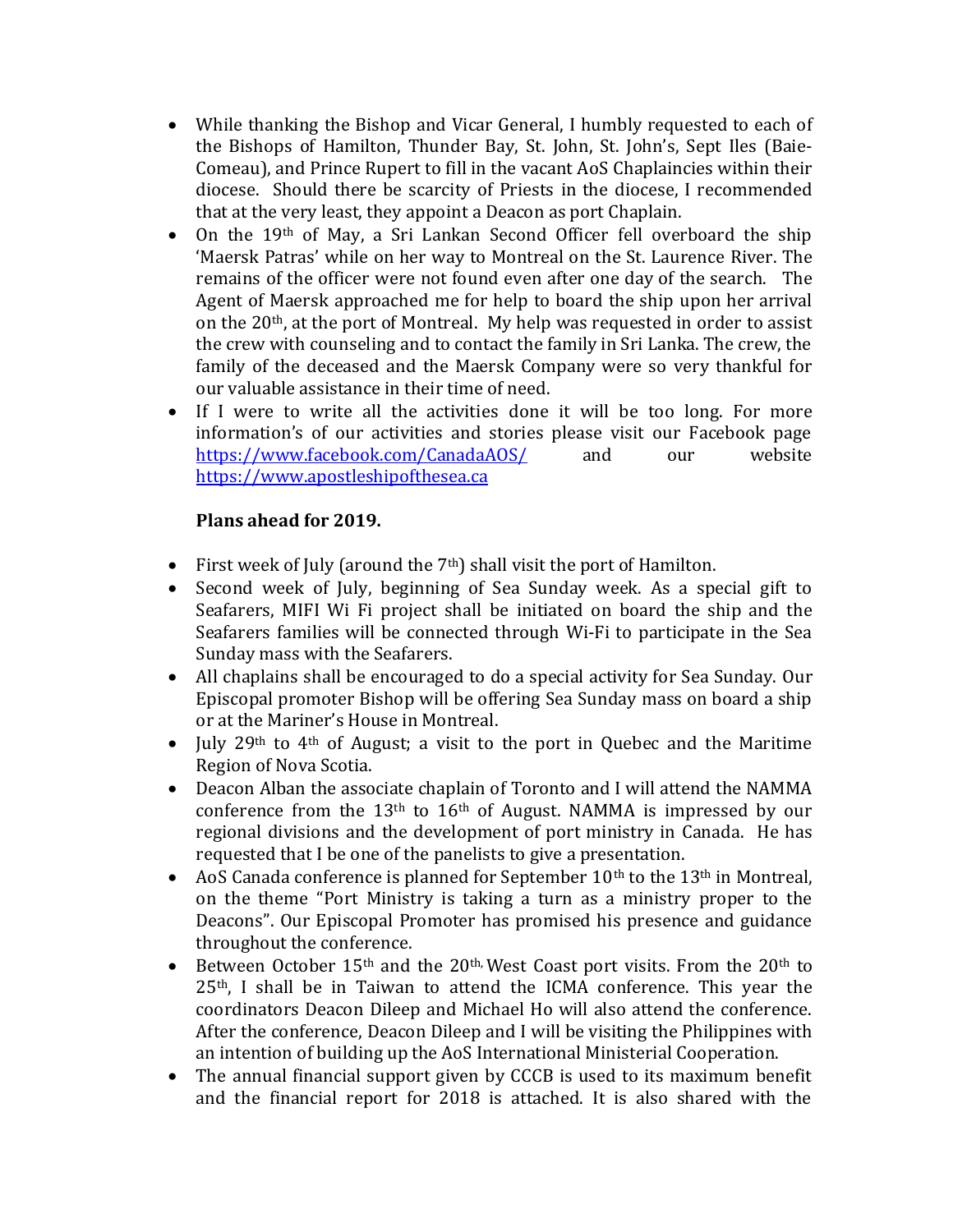expenses of Episcopal promoter, regional coordinators and to give subsidies to Chaplains for training and continued education. Whenever possible, other funding resources are tapped into for further developments.

In conclusion, I would like to reiterate the necessity regarding appointments of Chaplains in vacant Chaplaincies. If the Diocesan Bishops are willing to invite trained Indian or Filipino Priests to fill in the Chaplaincy vacancies, we could facilitate the process. For further development of the ministry in the Ontario region, at the Port of Winsor, we need to begin AoS ministry and Deacon Dave Roberson of Sarnia could also assist in the initial training of the Chaplain.

Respectfully submitted by,

Rev. Fr. Andrew T. Thuraisingam National Director of AoS Cana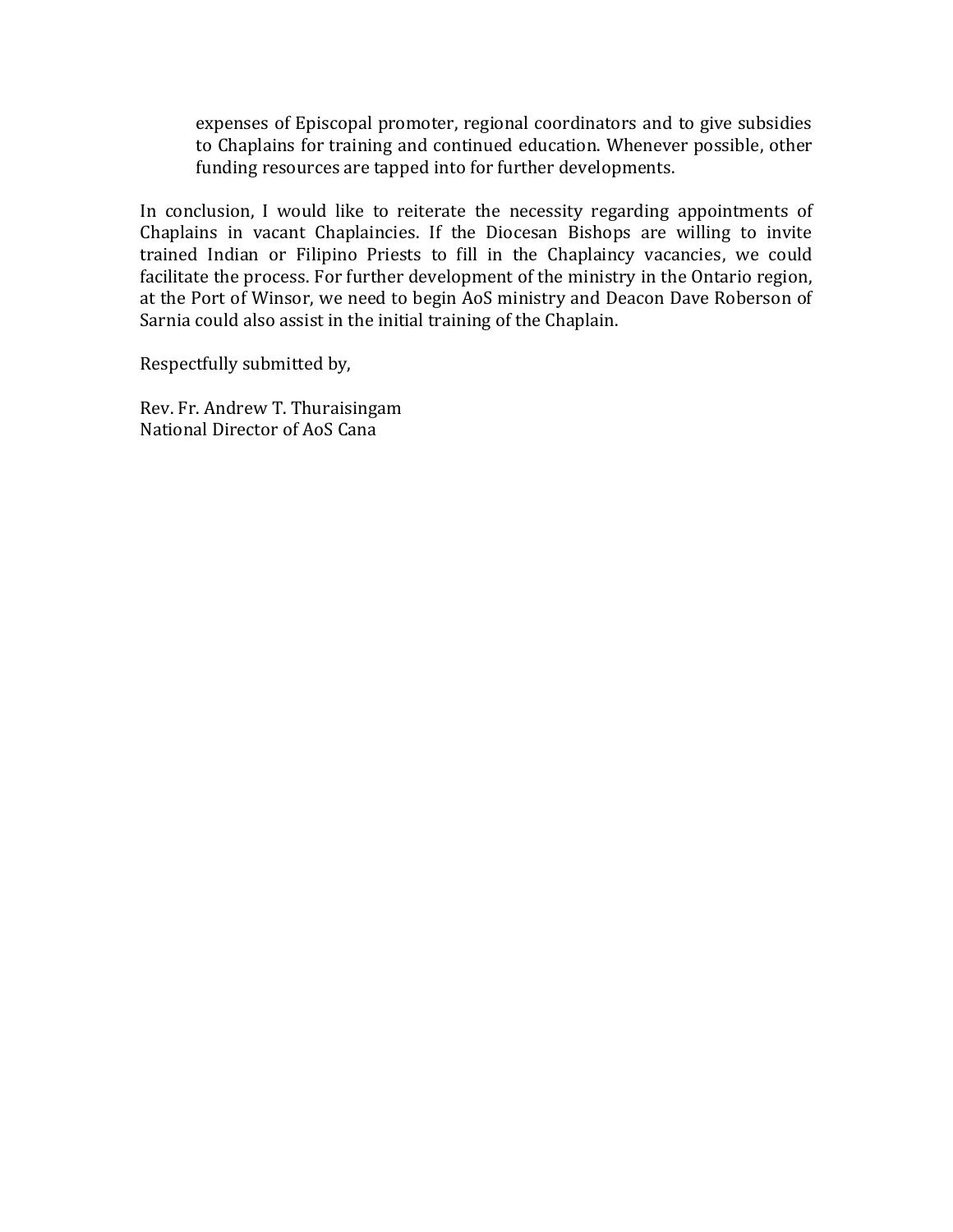

# Apostolat de la Mer – Canada

 Rapport d'activité pour l'an 2019 (Juillet 2018 à Juin 2019)

J'ai été heureux de recevoir, en décembre 2018, votre mandat prolongé pour continuer mon ministère en tant que directeur national de l'Apostolat de la Mer au Canada jusqu'en 2021. Je vous remercie de votre confiance en mes compétences et de m'avoir confié le soin pastoral des marins de partout au Canada, pour trois autres années.

Après avoir été aumônier du port de Montréal pendant dix-sept années consécutives et directeur national pendant quatre ans, je préfèrerais que ce mandat ne soit plus prolongé. Cependant, je serai toujours ouvert pour discerner la volonté de Dieu qui passe par l'épiscopat.

Je suis honoré de résumer les progrès et les réalisations significatifs, ici dans ce document, avec un rapport d'activités couvrant la période allant de juillet 2018 à juin 2019.

### **Mission accomplie**

Toutes les activités prévues pour l'année 2018 ont été bien menées.

• Dans chacune des onze aumôneries AOS actives au Canada, les aumôniers ont été encouragés à célébrer le Dimanche de la mer. À Montréal, du 1er au 8 juillet, le dimanche de la mer a été observé.

• Quelques aumôniers ont prêché dans leurs missions paroissiales le dimanche de la Mer pour sensibiliser les gens de mer à leur ministère. Le dimanche de la Mer, à Montréal, le directeur national et le promoteur épiscopal ont célébré des messes à bord des navires et dans deux paroisses. Les marins ont été emmenés du navire comme invités d'honneur pour participer à ces messes paroissiales. Les femmes du CWL de la paroisse St-Kevin ont accueilli les marins dans leur paroisse et leur ont servi le dîner. Tous ces évènements spéciaux ont été filmés, montés et télédiffusés.

• Les visites dans les ports et les aumôniers du Québec et des Maritimes ont été bien menées entre le 26 et le 30 juillet 2018, sur une distance totale de 2 900 km. La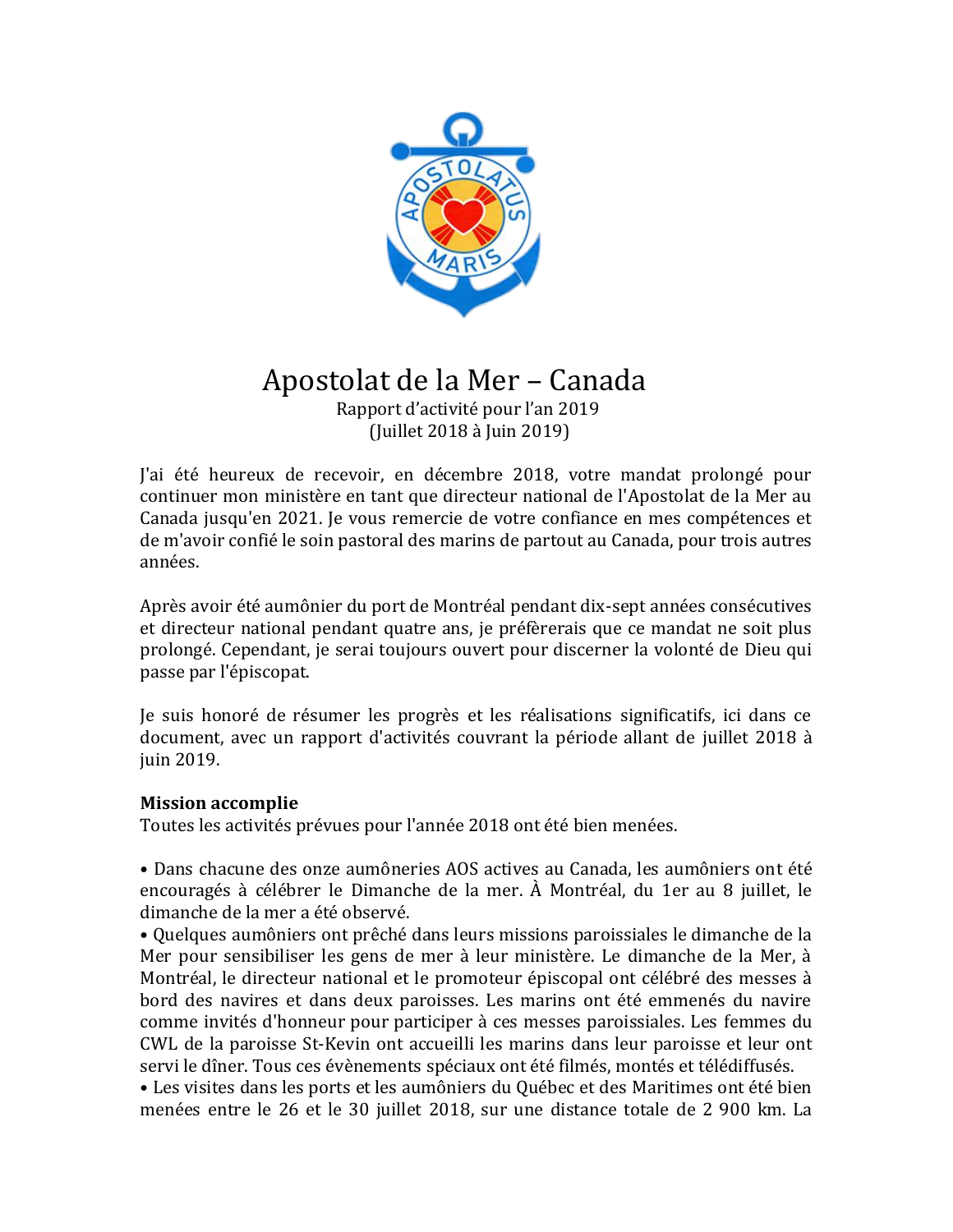première visite concernait le seul et unique ministère portuaire actif administré de l'AoS: l'Aumônerie à Trois-Rivières. L'aumônier, le diacre Paul Racette, doit être apprécié pour son courage en acceptant la responsabilité d'administrer et de maintenir la maison de la mission tout en exerçant un ministère fructueux.

• Dans les dix autres centres de mission actifs, nos aumôniers fournissent une assistance spirituelle et répondent aux besoins des marins de la Société œcuménique avec d'autres partenaires qui gèrent les missions.

• La deuxième visite a eu lieu au port de Québec. L'aumônier Père Regeen Luasier de St. Patrick, la seule et unique paroisse anglophone du diocèse de Québec a estimé qu'il avait besoin de l'aide de bénévoles pour bien mener un ministère fructueux. Heureusement, la présidente de CWL s'est avancée dans cette paroisse pour donner un coup de main à son équipe de bénévoles et ils ont été mis en relation avec le centre.

• La troisième visite a eu lieu au centre de mission des Flying Angels à Halifax. Le père Brian, l'aumônier officiellement nommé qui était sur le point de prendre sa retraite et le diacre Daniel Daley, l'aumônier adjoint, ont été rencontrés. Le diacre Daniel a déjà suivi sa formation de base en tant qu'aumônier avant d'assumer ses responsabilités. Les administrateurs de la maison de mission ont apprécié sa coopération active au ministère et au service des marins catholiques.

• Nous avons déjà établi une coopération ministérielle avec AoS GB et signé un protocole d'entente. Tout au long de cette année, des efforts particuliers de collaboration ont été déployés pour renforcer la coopération ministérielle avec les aumôneries indiennes de l'AoS et avec le propriétaire de Madha TV, père David.

• Le Père Antony Balsamy, ancien aumônier de l'AOS au port de Chennai et maintenant président du « Seafarers Welfare Society » à Chennai, a visité le Centre des marins de Montréal ainsi que les navires pour en apprendre davantage sur notre ministère et notre mission. Nous avons eu une discussion très fructueuse sur la meilleure façon de servir le deuxième plus grand nombre de marins originaires d'Inde, en accordant une attention particulière à leurs antécédents culturels, à leurs divers besoins et attentes. Le père Antony a proposé qu'une formation d'aumônerie serait dispensée à quelques prêtres en Inde. Si un diocèse canadien avait besoin de leurs services, il serait recommandé de les envoyer comme aumôniers du port sur une base contractuelle.

• Au cours des deux premières semaines de décembre, une visite de suivi en Inde a été effectuée et des réunions ont eu lieu avec le père David et l'aumônier, le père Paulraj Lourdusami.

• La conférence régionale, qui devait se dérouler à Vancouver du 20 au 23 août, était très bien organisée et a suscité l'appréciation positive des trente-six participants (Fr. Bruno Ciceri, représentant de Rome, 22 membres de AoS USA, 11 membres de AoS Canada et deux membres de la Jamaïque). Le soutien et les encouragements donnés par notre évêque promoteur épiscopal et les évêques de Vancouver et de Victoria ont été très appréciés.

• Lors de la conférence, Fr. Bruno Ciceri, représentant de Rome, a demandé à notre promoteur épiscopal, Mgr Dowd, de prendre en charge la responsabilité de promouvoir le ministère AoS dans la région des Caraïbes. Dans un premier temps, lors de sa rencontre avec les aumôniers canadiens, notre promoteur épiscopal,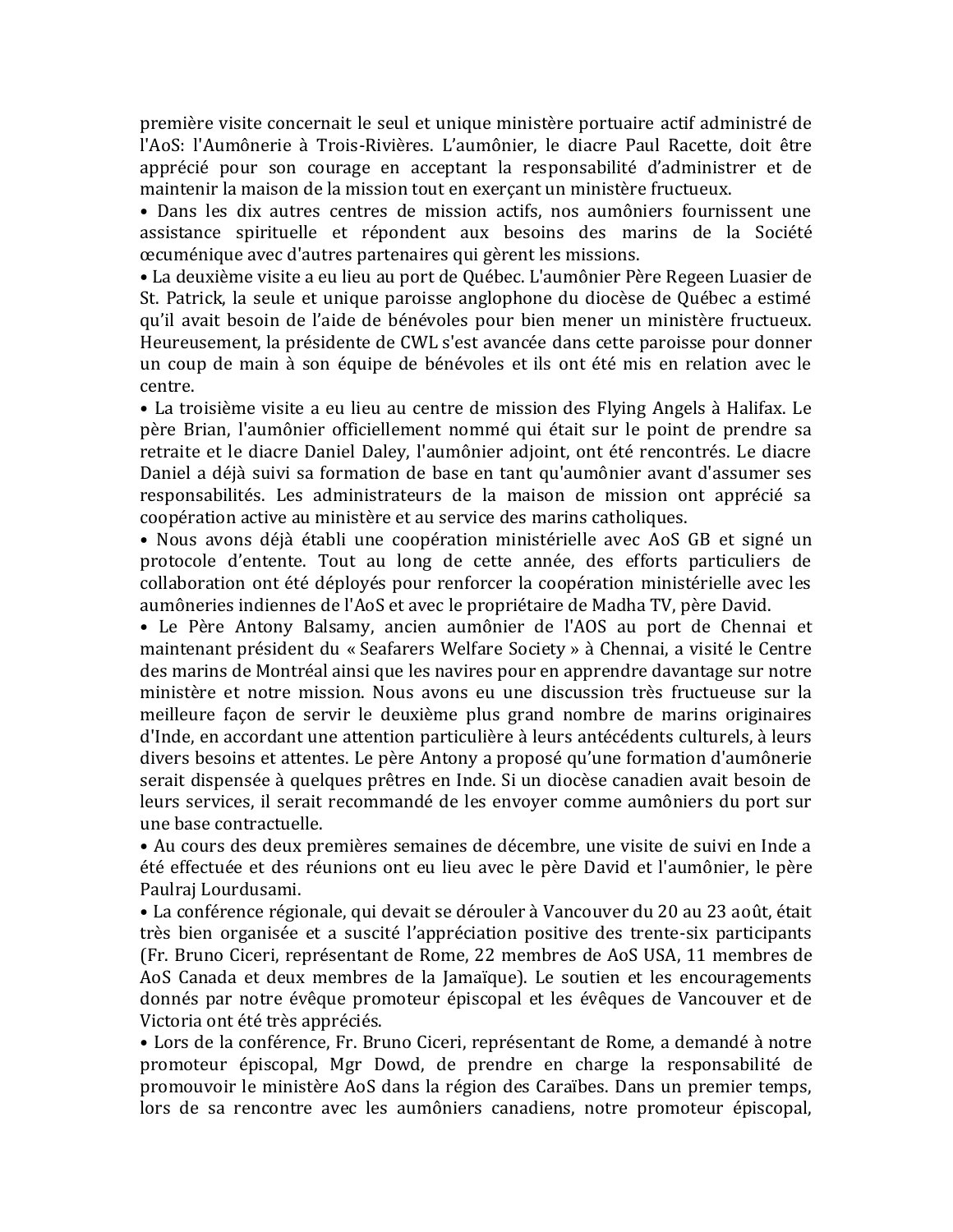l'évêque Dowd, a également invité les deux représentants de la Jamaïque à se joindre à nous et à se familiariser avec nos activités. Mgr Dowd m'a également encouragé à leur fournir un parrainage complet pour leur voyage et leur inscription à la conférence. Le remboursement a été effectué par l'AoS GB, en réponse à la demande du coordonnateur régional nord-américain, Deacon Paul.

### **Progrès, réalisations et réussites**

### Les progrès

• Dans sa présentation à la conférence régionale, Mgr Garry Gordon a déclaré qu'il s'était lui-même rendu à bord du navire pour célébrer la messe à une occasion. Cette visite à bord l'a aidé à identifier le besoin du ministère AoS et a nommé un diacre comme aumônier dans son diocèse.

• Les nominations des coordonnateurs régionaux de l'année dernière, une pour la côte ouest et une autre pour la région de l'Ontario, m'ont beaucoup aidée à soutenir les développements régionaux cette année et à faire progresser suffisamment ces régions.

• Après la conférence régionale nord-américaine, une visite dans le diocèse de Victoria a été organisée avec le coordinateur régional Deacon Dileep. Nous avons rencontré le nouvel aumônier-diacre Philip L Jusonand, fourni les instructions de base du ministère du port et expliqué le réseau de l'AoS. Cela lui a été utile et il a estimé qu'il n'était pas seul mais il a déclaré qu'il avait besoin de formation et a expliqué la nécessité d'être en contact avec tous les autres organismes partenaires impliqués dans ce ministère.

• Comme le ministère AoS est nouveau dans le diocèse de Victoria, il n'y avait personne pour donner l'orientation nécessaire au nouvel aumônier. L'aumônier a donc été mis en relation avec le coordonnateur régional et M. Denis, qui était un bénévole expérimenté de longue date au Centre des gens de mer de Montréal et qui avait déménagé à Victoria. Lors de notre rencontre, les deux ont consenti à donner la formation initiale. Le diacre Philip a également été présenté au ministère Lighthouse Harbour qui avait déjà établi le ministère portuaire à Victoria.

• Le diacre Philip a déjà suivi une formation de visite des navires dans le port de Vancouver sous la direction compétente de Deacon Dileep, coordonnateur de la côte ouest. Le diacre Philip a également été initié au partenariat œcuménique avec l'Église réformiste chrétienne, qui dispose d'un centre établi pour répondre aux besoins des gens de la mer dans le port d'Albany.

• Le coordinateur de la côte ouest a annoncé la semaine dernière que le diacre Philip avait suffisamment progressé dans l'établissement de liens avec les autorités portuaires de Victoria pour mettre en place un ministère responsable des AOS dans tous les ports du diocèse de Victoria.

• Le coordonnateur régional de l'Ontario a établi des liens avec Salt & Light TV à Toronto et m'a invité à une entrevue au sujet des activités d'AoS Canada devant être télédiffusées via leur canal. Le 27 octobre, les techniciens de Salt and Light TV ont enregistré l'enregistrement de notre entrevue à la Sainte Agnès Mission chinoise à Markham. Une prise était avec moi en anglais et une autre en chinois avec le coordonnateur ontarien Michael Ho.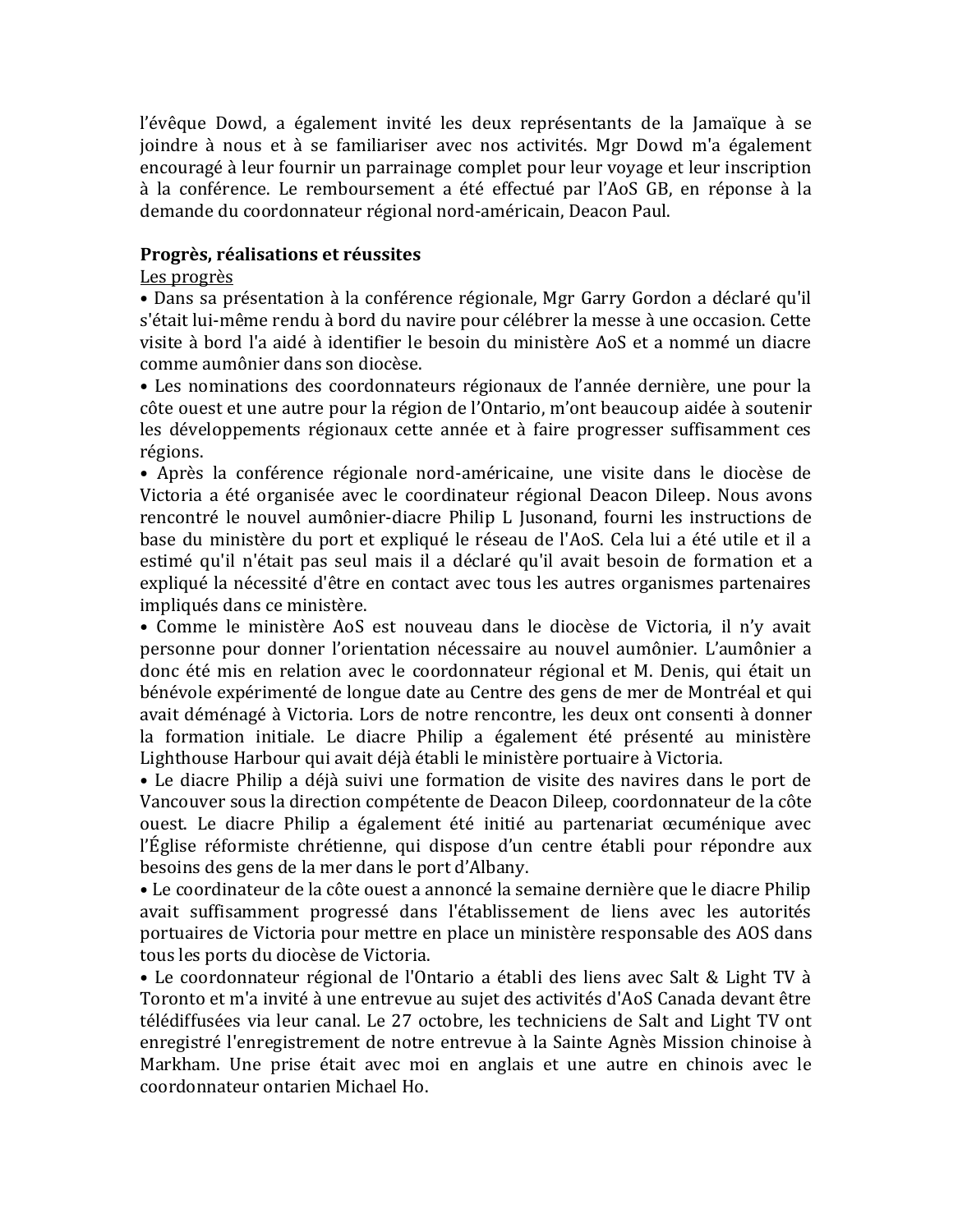• Lors de ma visite en Inde en décembre dernier, j'avais visité le bureau principal de Madha TV Channel à Chennai et j'avais eu des entretiens avec le père David, le propriétaire de la station de télévision, à propos de la possibilité de retransmettre nos évènements importants.

• Afin de renforcer le réseau des aumôniers, de la conférence annuelle des volontaires et des collaborateurs, des réunions régionales et des visites personnelles dans les aumôneries ainsi que les coordinateurs régionaux ont été organisés. Ces réunions ont permis de recueillir des rapports, d'encourager leurs activités locales et de donner des instructions supplémentaires et des mises à jour concernant nos activités.

• Tous les aumôniers ont également été encouragés à organiser des programmes spéciaux pour fournir des services spirituels et temporels aux marins pendant l'avent, Noël, le carême et Pâques.

• Tout au long de la saison de Noël, des cadeaux / colis destinés aux marins ont été préparés et organisés avec l'aide des membres de la CWL à Montréal. Sept conseils de membres de la CWL ont participé à la collecte d'objets pour les marins et à leur livraison au centre des marins. Dans le cadre de la coopération œcuménique, les volontaires de l'Église réformée chrétienne se sont chargés de les emballer dans des colis-cadeaux. Tout au long du mois de décembre, les aumôniers les ont livrés à tous les marins entrés dans le port de Montréal.

• Cette année, pendant la saison du carême, un programme spécial d'une semaine a été organisé pour donner une nourriture spirituelle aux marins catholiques dans les ports les plus achalandés de Vancouver et de Montréal. Soeur Joy, une religieuse philippine canadienne, a été invitée à donner des conférences spirituelles dans les centres des marins et à bord des navires.

#### Réalisations

• Au canal Welland, un nouvel aumônier a été nommé. L'aumônier-diacre Michael Timmins a été invité à la réunion d'hiver des aumôniers régionaux de l'Ontario et a été invité à être présenté à d'autres aumôniers. Il a été informé de notre ministère AoS et a été mis en relation avec toutes les personnes impliquées dans ce ministère. Son prédécesseur, le diacre Jim Mac, a donné la formation de base. Comme le diacre Michael souhaitait suivre un cours de formation, il a été envoyé au cours de formation de l'aumônerie de Huston en février et les frais d'inscription de 500 \$ US ont été payés par notre bureau national.

• Après sa formation, il a commencé son ministère avec enthousiasme lors de l'ouverture de la voie maritime du Saint-Laurent. Cependant, bientôt plus tard, il rencontra un problème. Les services de sécurité de la Voie maritime ont insisté pour que l'embarquement soit sûr et que l'on s'éloigne du navire, mais la compagnie qui a fourni la passerelle aux Pilotes a exigé 175 \$ pour monter à bord du navire.

• Afin d'évaluer la situation et de la résoudre, une visite d'urgence ainsi qu'une réunion au bureau diocésain de Sainte-Catherine étaient prévues le 21 juin. La coordonnatrice ontarienne et moi avons rencontré l'aumônier et le chancelier présents, ainsi que le diacre du bureau de la pastorale. Heureusement, l'aumônier a reçu une réponse positive du commandement des opérations de la voie maritime de St-Laurent. Ils se sont avancés pour fournir la passerelle s'il s'arrangeait avec eux au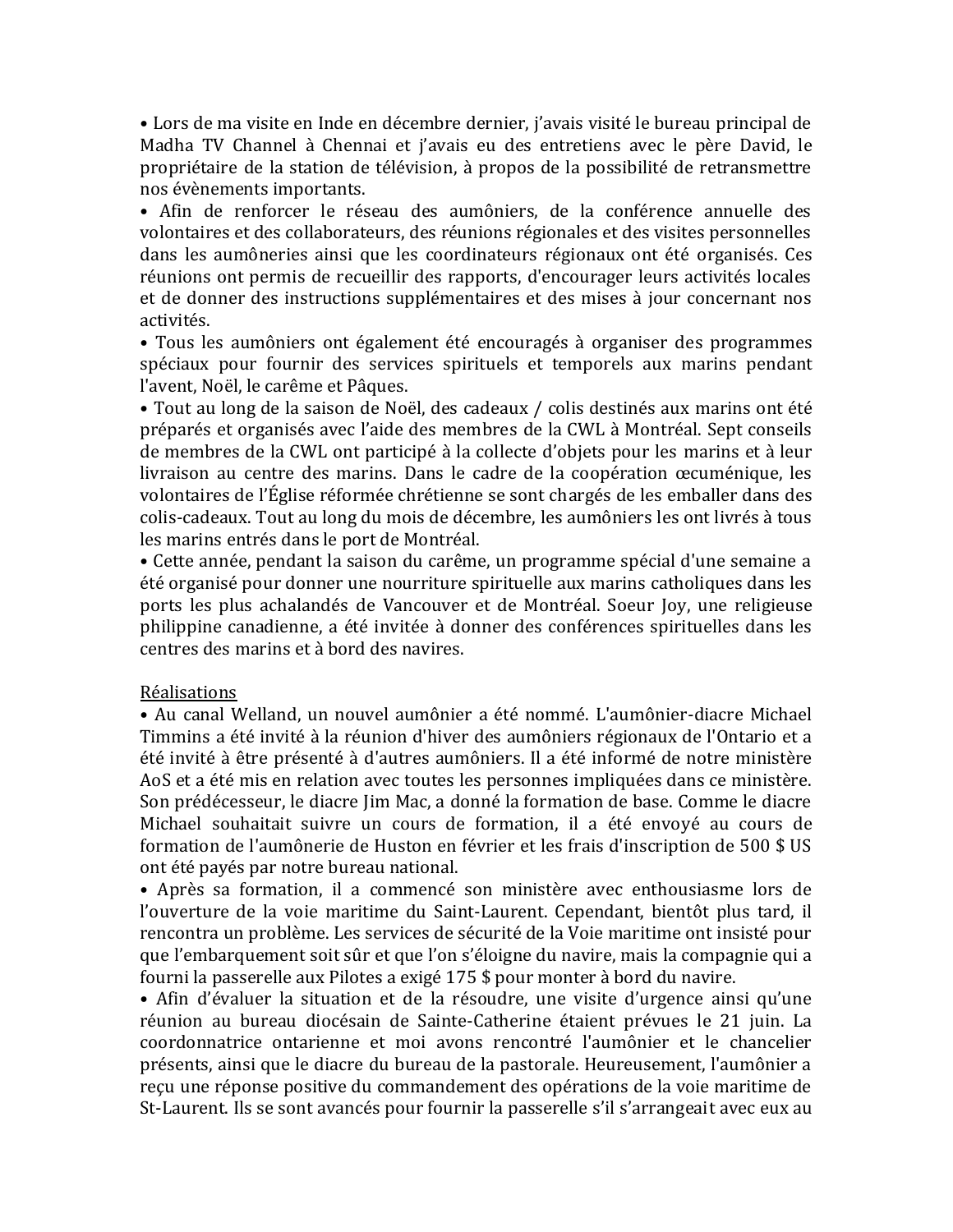sujet de ses visites à chaque navire. La première mission de ce type s'est déroulée avec succès la veille de notre réunion.

• Le coordonnateur régional de l'Ontario, le diacre Michael Ho, et l'aumônier adjoint, le diacre Alban, ont recruté des volontaires et les ont formés à la visite des navires. En l'absence d'un aumônier officiel au port de Hamilton pendant plus d'un an, le coordonnateur lui-même, assisté d'un volontaire de Mississauga, couvre les visites de navires et le ministère AoS du port de Hamilton, en coordination et en collaboration avec le Flying Angel's Mission Center.

• Sur invitation de AoS USA, leur conférence à FT Lauderdale a été suivie et une présentation des activités de AoS Canada a été donnée.

#### Réussites

• Deacon Dileep, alors qu'il travaillait en tant que coordonnateur régional, est également devenu un aumônier portuaire actif qui fournit une assistance ministérielle aux marins. Il a également réussi à obtenir l'aide financière de l'ITF pour acheter un tout nouveau fourgon hybride destiné au transport des gens de mer.

• Par l'intermédiaire de l'AoS GB, les aumôniers des ports de Vancouver et de Montréal ont reçu une autre subvention de projet pilote financée par l'ITF afin de fournir des connexions de point d'accès Wi-Fi MIFI mobile à bord des navires. 150 exemplaires imprimés des magazines «Stella Maris» d'AoS GB sont également reçus et distribués chaque mois aux marins de ces ports.

• La pastorale des marins n'était pas seulement fournie dans les centres des marins établis, mais également dans des situations d'urgence dans les hôpitaux et les navires de croisière. Le 10 septembre, une artiste de AIDA Luna est décédée à bord de la croisière alors qu'elle se rendait à Halifax. Le siège social d'AIDA a contacté AoS GB pour qu'un aumônier de AoS visite le navire à son arrivée à Halifax le 11. L'AoS GB m'a contacté et j'ai contacté l'aumônier de Halifax, Deacon Dan. Il a réussi à faire en sorte qu'un prêtre préside la messe et fournisse des conseils à l'équipage.

• Le 12 septembre, un marin philippin du navire «Mississippi Star» a été hospitalisé à l'hôpital St Mary's de Montréal. Comme il n'avait pas de famille pour l'assister à l'hôpital, les membres de la famille ont contacté Mei Mendoza, Philippine, qui travaille au centre de notre Centre des Marins, qui m'en a informé par la suite. Je lui ai souvent rendu visite et lui ai fourni toute l'assistance spirituelle et temporelle nécessaire. L'un de mes cousins, qui est également infirmier à l'hôpital St. Mary, a été d'une aide précieuse.

• Le 24 février, un marin catholique de l'Inde du Sud, Johnson Fernando, a eu une urgence médicale alors qu'il naviguait à bord du porte-conteneurs «Gênes express». Il a été transporté par avion et admis à l'hôpital St-John's. Lorsque mon aide a été sollicitée, j'ai informé Mgr Dowd de la situation car il n'y avait pas d'aumônier à St. John's. Le promoteur épiscopal a immédiatement contacté l'évêque de St-John's. Heureusement, le vicaire général de St-Jean, le p. Critch, lui-même, est venu en aide aux gens de mer et a rendu visite à l'hôpital, lui fournissant la Sainte Communion et ayant besoin d'assistance.

• Tout en remerciant l'évêque et le vicaire général, j'ai humblement demandé à chacun des évêques de Hamilton, de Thunder Bay, de St.John, de St.John, de Sept Iles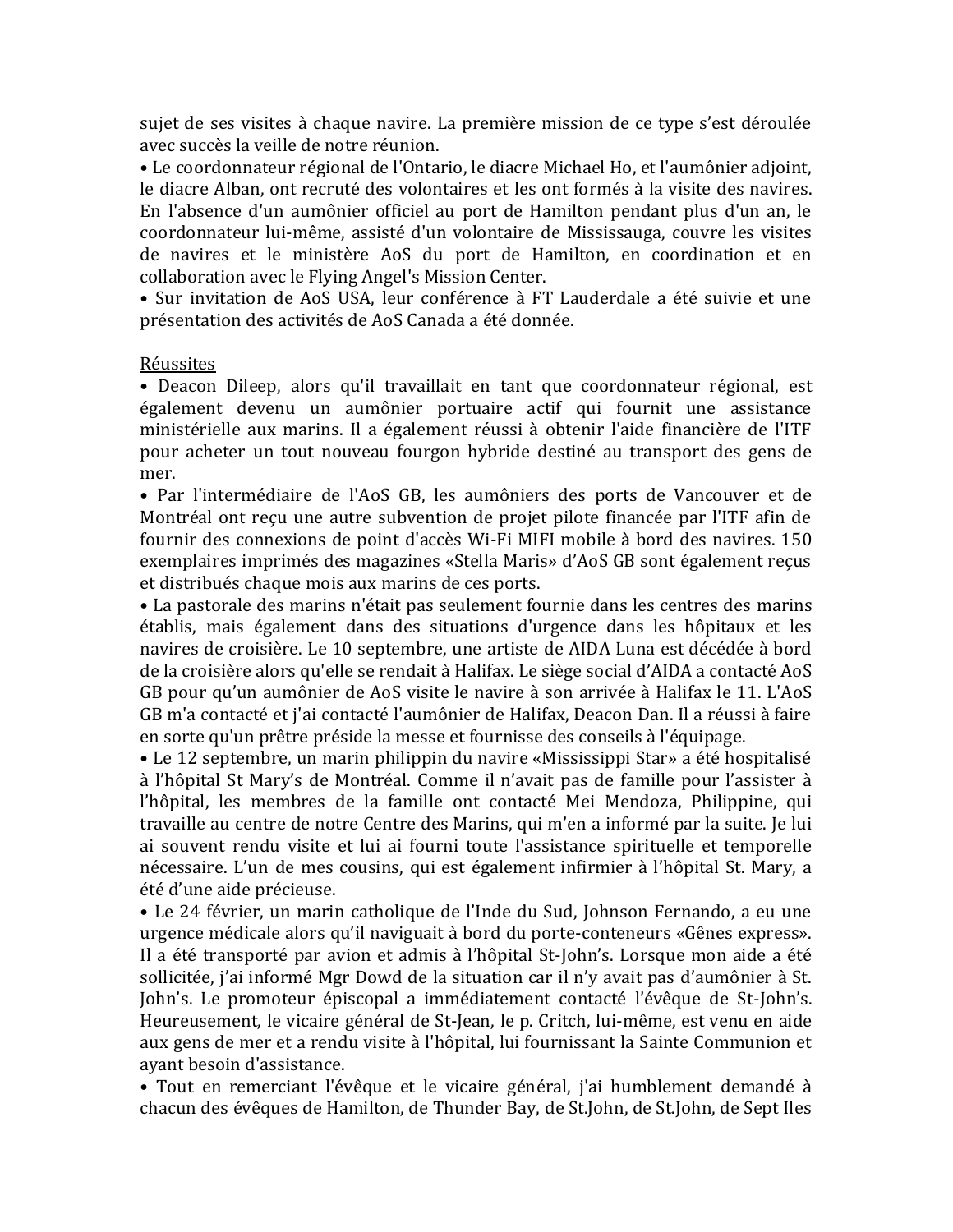(Baie-Comeau) et de Prince Rupert de pourvoir aux postes vacants leur diocèse. S'il devait y avoir une pénurie de prêtres dans le diocèse, j'ai recommandé qu'ils désignent au moins un diacre comme aumônier du port.

• Le 19 mai, un second officier sri-lankais est tombé à bord du navire «Maersk Patras» alors qu'il se rendait à Montréal sur le fleuve Saint-Laurent. Les restes de l'officier n'ont pas été retrouvés même après un jour de fouille. L'agent de Maersk m'a demandé de l'aide pour monter à bord du navire à son arrivée le 20 au port de Montréal. Mon aide a été sollicitée afin d'aider l'équipage à obtenir des conseils et à contacter la famille au Sri Lanka. L'équipage, la famille du défunt et la compagnie Maersk étaient très reconnaissants de notre aide précieuse dans les moments difficiles.

• Si je devais écrire toutes les activités, ce serait trop long. Pour plus d'informations sur nos activités et nos histoires, veuillez visiter notre page Facebook <https://www.facebook.com/CanadaAOS/> et notre site Web [https://www.apostleshipofthesea.ca](https://www.apostleshipofthesea.ca/)

### **Plans à venir pour 2019.**

• La première semaine de juillet (vers le 7) visitera le port de Hamilton.

• Deuxième semaine de juillet, début de la semaine du dimanche en mer. Le projet MIFI Wi Fi sera lancé à bord du navire et les familles des gens de la mer seront connectées via Wi-Fi pour participer à la messe du dimanche de la mer avec les gens de mer.

• Tous les aumôniers doivent être encouragés à faire une activité spéciale pour le dimanche de la mer. Notre promoteur épiscopal, Bishop, offrira la messe du dimanche de la mer à bord d'un navire ou à la Maison du marin à Montréal.

• 29 juillet au 4 août; une visite au port de Québec et dans la région maritime de la Nouvelle-Écosse.

• Le diacre Alban, aumônier adjoint de Toronto, et moi assisterons à la conférence NAMMA du 13 au 16 août. La NAMMA est impressionnée par nos divisions régionales et par le développement du ministère portuaire au Canada. Il a demandé que je sois un des panélistes pour faire un exposé.

• La conférence AoS Canada est prévue du 10 au 13 septembre à Montréal, sur le thème «Le ministère des ports se transforme en ministère propre aux diacres». Notre promoteur épiscopal a promis sa présence et ses conseils tout au long de la conférence.

• Entre le 15 et le 20 octobre, visites de ports de la côte ouest. Du 20 au 25, je serai à Taiwan pour assister à la conférence de l'ICMA. Cette année, les coordinateurs Deacon Dileep et Michael Ho participeront également à la conférence. Après la conférence, Deacon Dileep et moi-même nous rendrons aux Philippines dans le but de renforcer la coopération ministérielle internationale AoS.

• Le soutien financier annuel accordé par la CECB est utilisé à son avantage maximal et le rapport financier pour 2018 est joint. Il est également partagé avec les dépenses du promoteur épiscopal, des coordinateurs régionaux et de subventionner les aumôniers pour la formation continue. Dans la mesure du possible, d'autres ressources financières sont mobilisées pour d'autres développements.